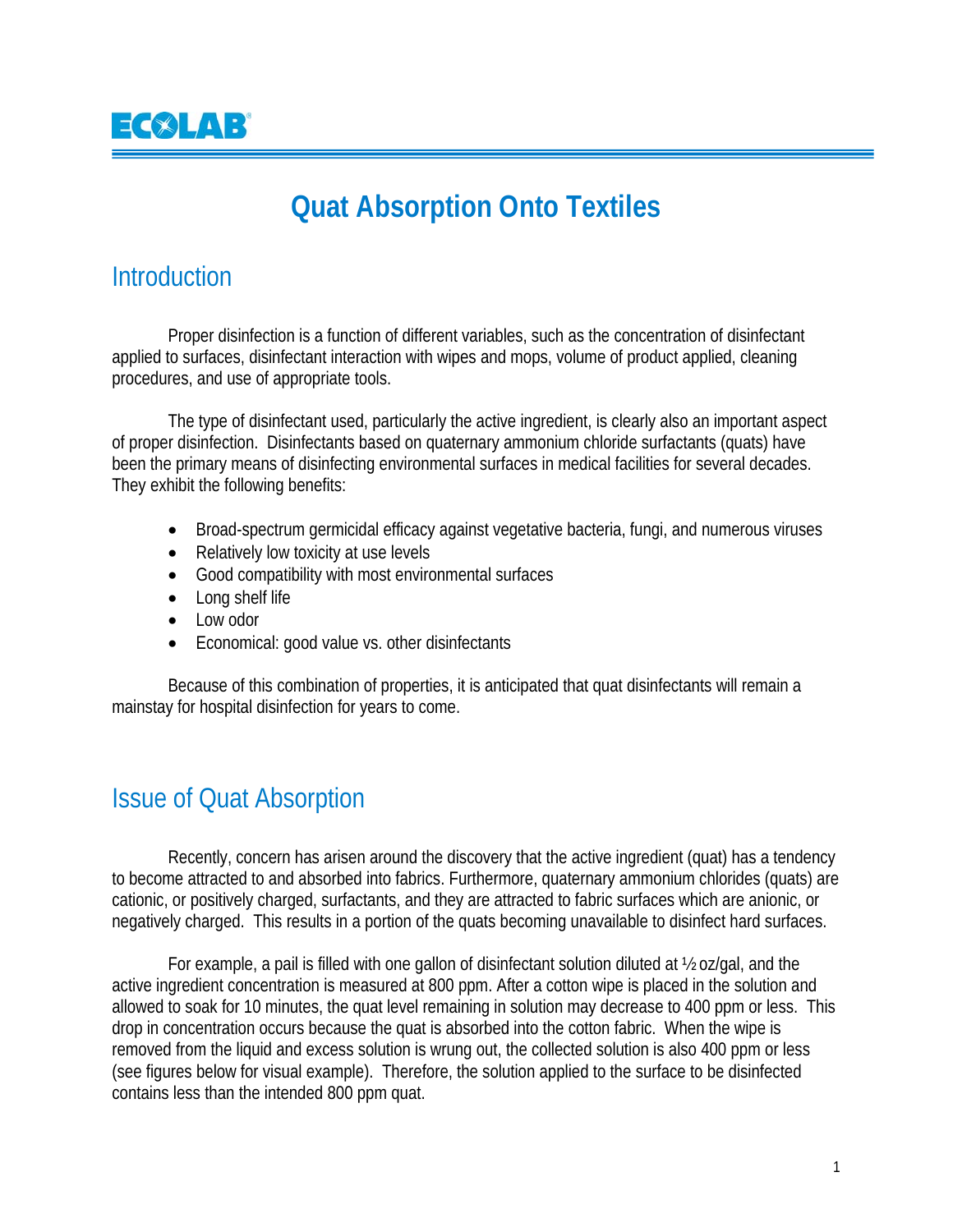

ECOLAB



**ECOLAR**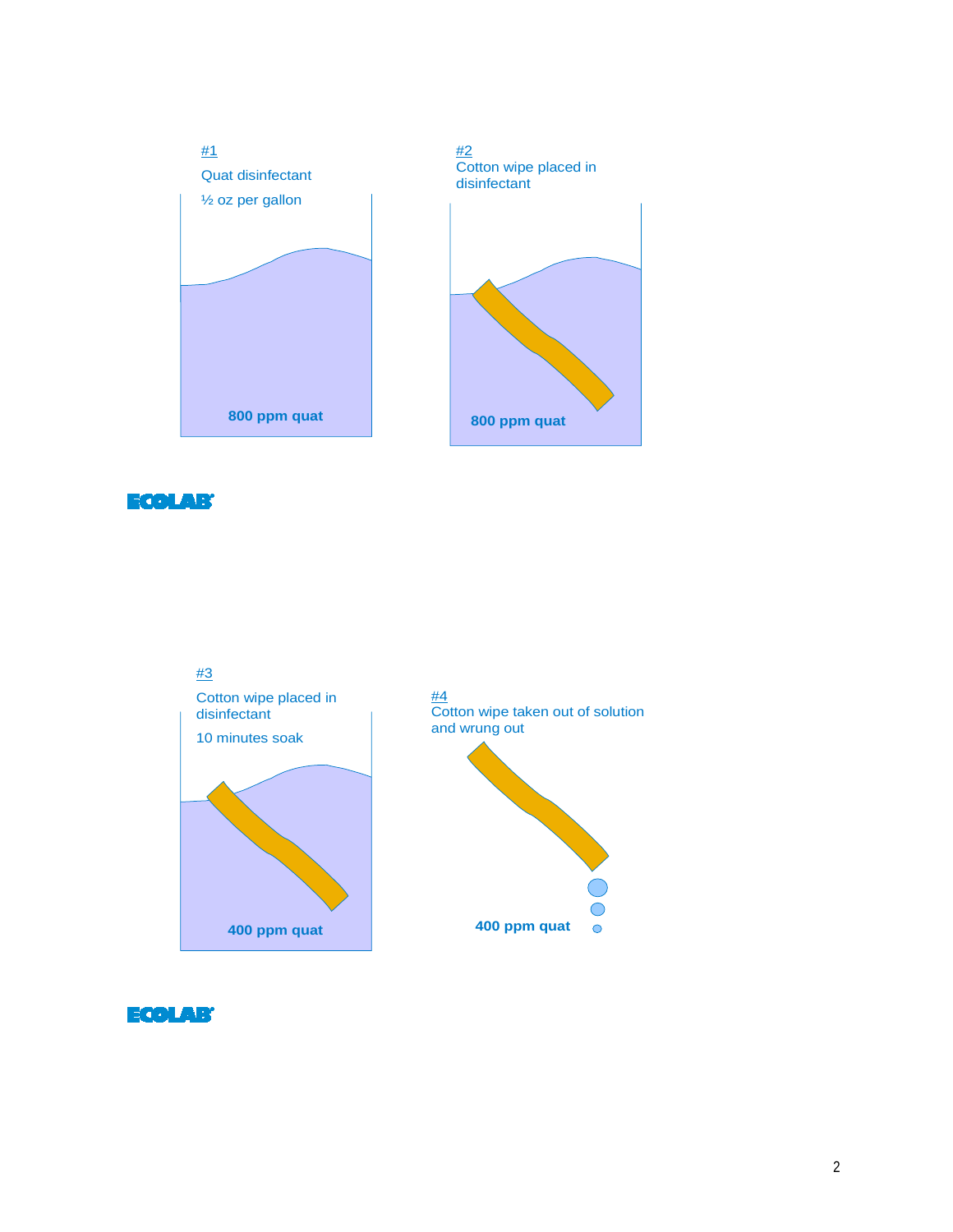### Disinfectant application

Disinfectant can be applied to surfaces in several ways, including:

- Spraying
- Dip & Wipe
- Soak & Wipe

Spraying has the advantage of direct disinfectant application, which bypasses the issue of quat absorption. However, spraying has several disadvantages, including ergonomic concerns, overspray, and difficulty in covering surfaces such as the undersides of bedrails. In addition, if not done properly, spraying can atomize a portion of the disinfectant into the air and can subsequently be breathed in by workers and patients.

The Dip & Wipe method involves dipping a dry wipe into disinfectant solution for 5-10 seconds, then wringing out excess solution. The wipe is then immediately used to disinfect hard surfaces. In this method, a wipe weighing 50 grams dry is dipped into a pail holding one gallon of disinfectant solution. After wringing, the wipe may hold approximately 150 mL of disinfectant solution, some of which will be spread over the surfaces being wiped. Wiping the various surfaces in a hospital room takes approximately 10 minutes. A disadvantage of this method is that it carries the possibility of quat absorption over the time that the wipe is used.

In the Soak & Wipe method, the wipe is allowed to soak in the disinfectant solution before use for anywhere from 10 minutes to 8 hours. At the beginning of a shift, a number of wipes are placed in a container of disinfectant solution. The wipes are taken out as needed throughout the shift and any excess solution is wrung out. The wipe is then used to clean and disinfect. Again, an average hospital room may take 10 minutes. A key concern around this method is the issue of quat absorption occurring while the wipes soak in the solution, sometimes for up to 8 hours.

The following graphs illustrate the drop in quat concentration with the Dip & Wipe and Soak & Wipe methods.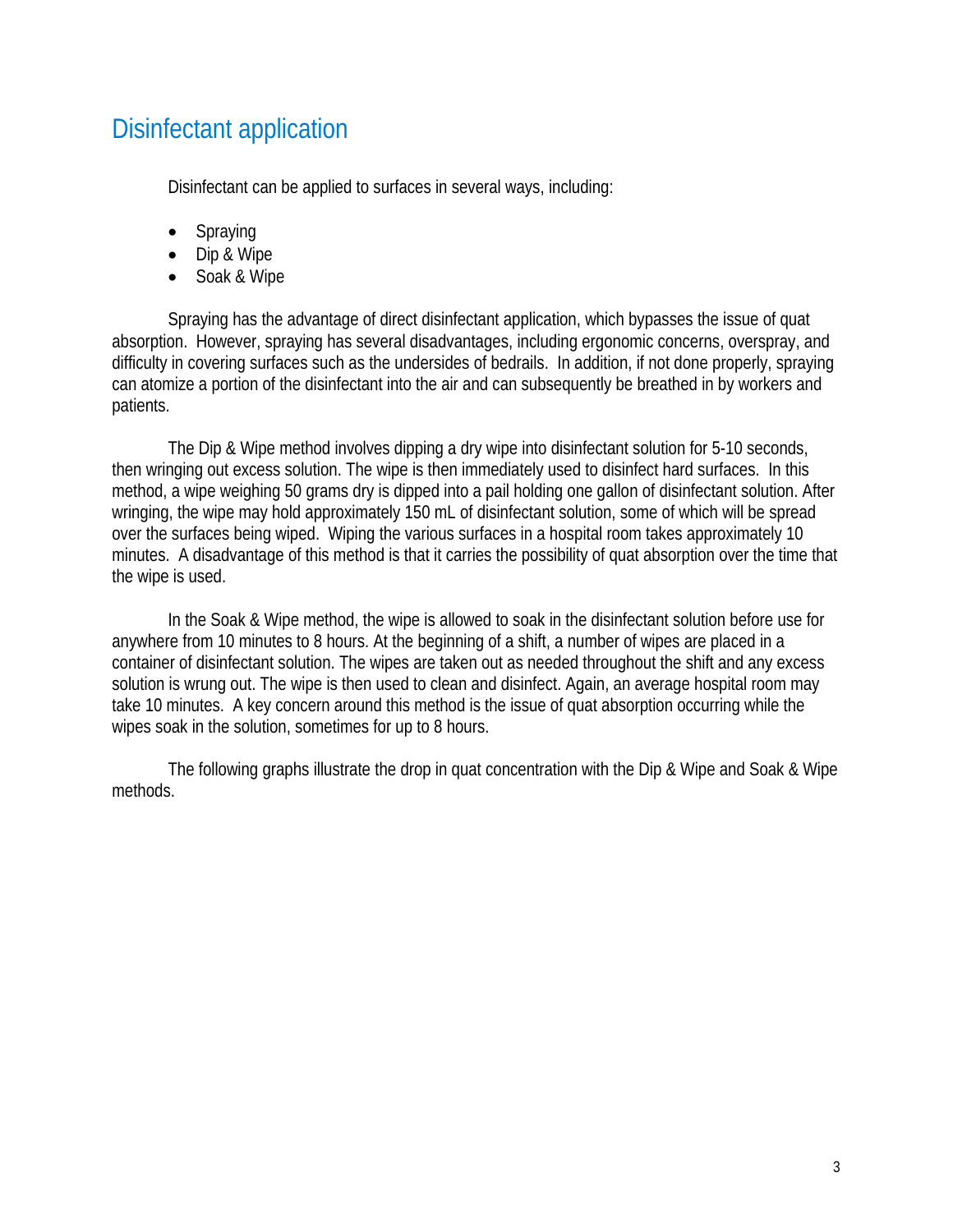



### Factors affecting quat absorption

Several factors affect quat absorption, including the following:

- Soak time
- Volume of disinfectant solution per wipe or mop
- Fabric type
- Time spent in disinfectant solution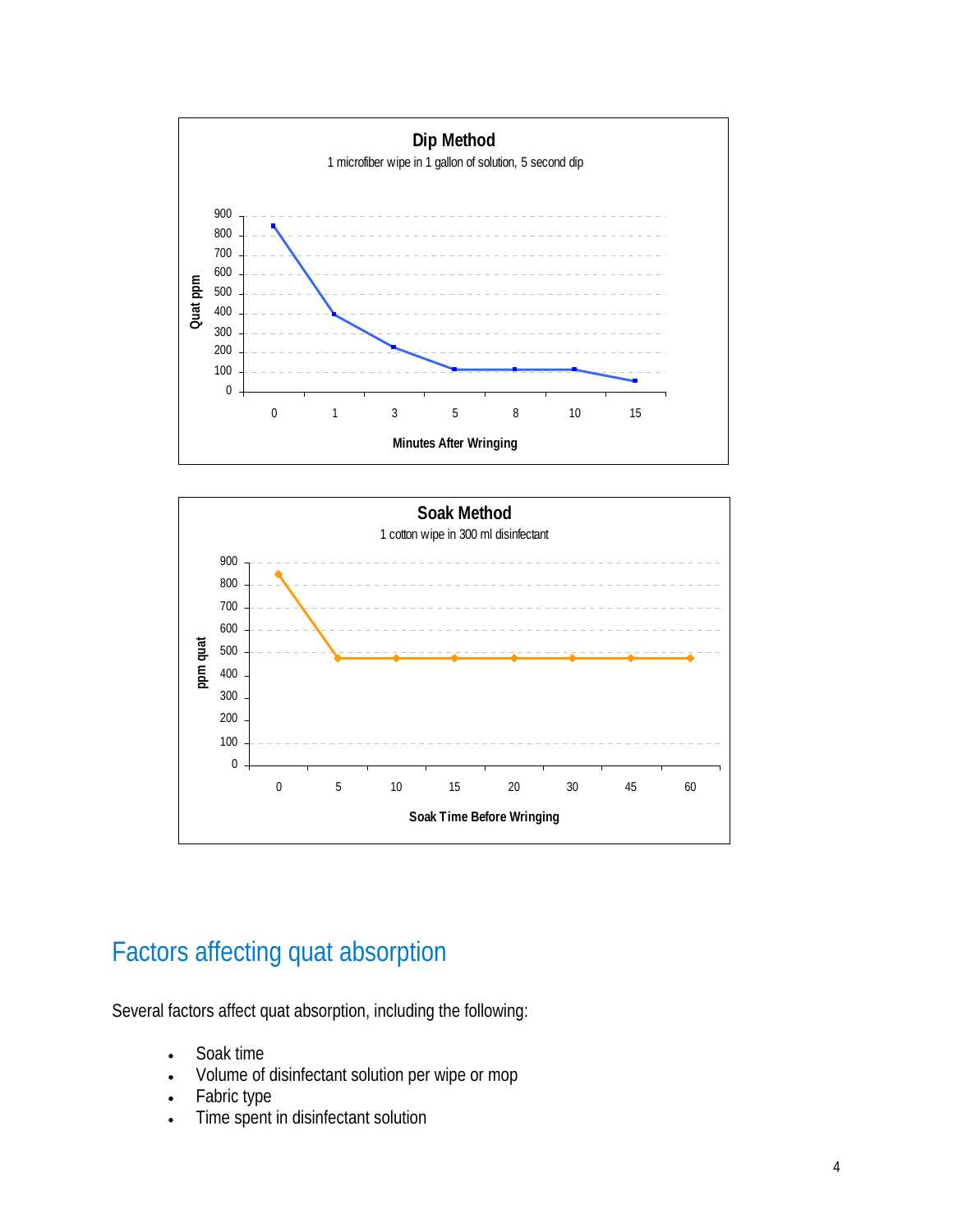Soak Time: Fabric absorbs quat fairly quickly. Much of the absorption may occur in less than 5 minutes.

Volume of Disinfectant Solution Per Wipe or Mop: This is one of the most important factors. The greater the volume of disinfectant solution per wipe, the less is the relative absorption. As an example for illustrative purposes only, if one wipe were dipped into a 5 gallon bucket of disinfectant solution and left for one hour, the overall ppm quat in the bucket would not be affected very much. The wipe could be removed from the bucket, wrung out, and used. In this case the quat concentration in the bucket and in the wipe would still be very high, due to the large amount of disinfectant (5 gallons) in comparison to fabric (1 wipe).

If, however, if a 32 oz (large) cotton string mop were soaked in 1 gallon of disinfectant solution for one hour, the quat concentration in the disinfectant solution in both the pail and the mop would be reduced to a very low level, since the mop would have absorbed much of the quat. This is because there was not as much quat available relative to the large amount of fabric.

In the following graph, cotton mops were soaked in 1, 2, or 3 gallons of disinfectant solution. As can be seen, the most quat absorption occurred in the 1 gallon soak, and the least quat absorption was observed in the 3 gallon soak.



Fabric Type: Different textiles absorb quat differently based on composition.

Time Spent in Disinfectant Solution: In the Soak & Wipe method, the cloth has time to absorb quat from the entire bucket of solution. In the Dip & Wipe method, once the wipe is dipped and wrung out, it begins to absorb quat only from the solution in the wipe. The amount of solution in the bucket is not as important for the Dip & Wipe method as it is in the Soak & Wipe method, since the cloth does not remain in the solution to continue to absorb the active ingredient.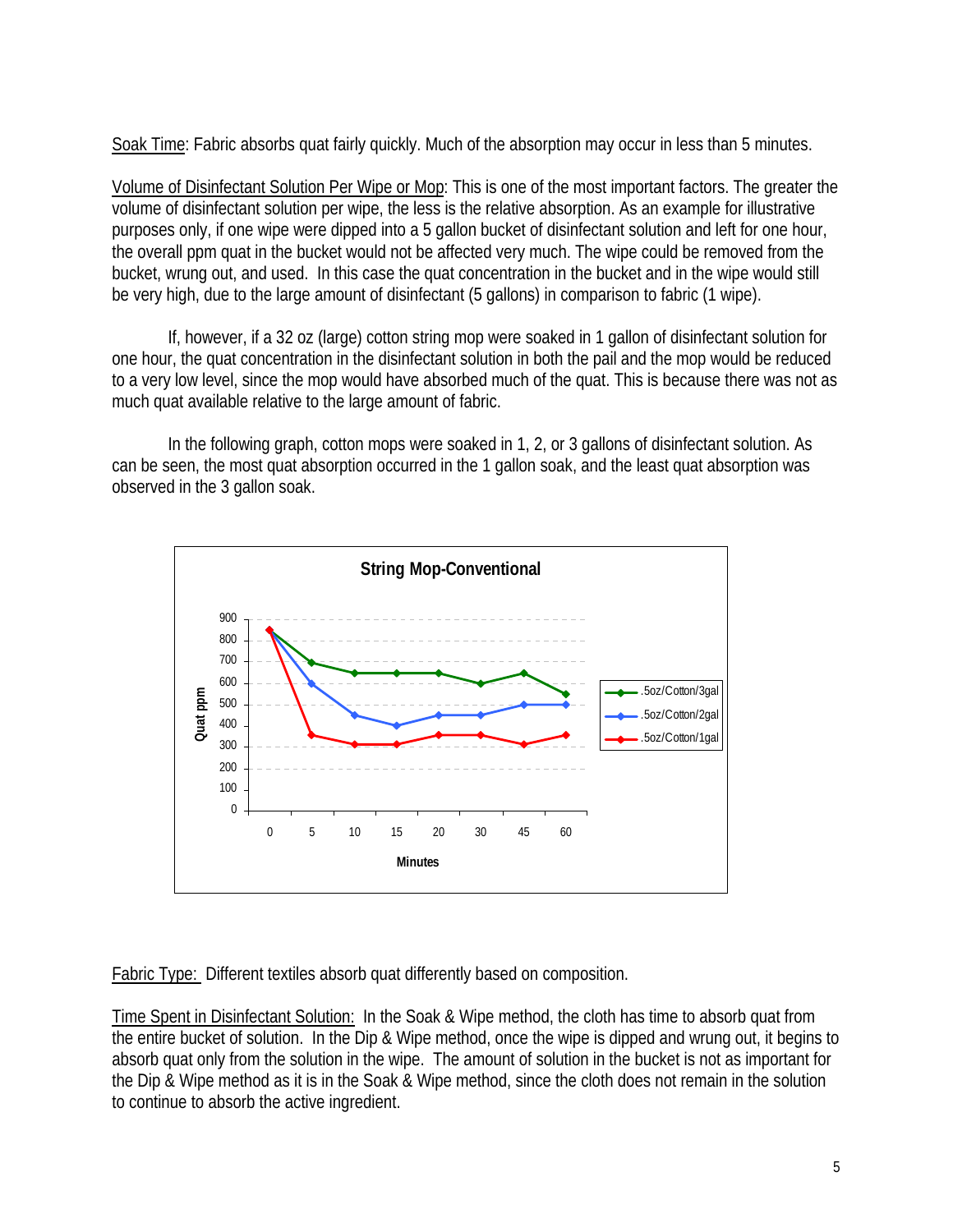# Factors Impacting Required Quat Concentration

The amount of quaternary ammonium chloride required to disinfect depends on several factors:

- The specific disinfectant formula
- The organism targeted for disinfection
- Water hardness

Formula: A disinfectant formula typically contains several components, including a quat active ingredient, surfactants, detergent builders, possibly solvents, fragrance, etc. Different formulas vary in the selected surfactants and builders and their levels, and they also utilize different quat compounds, some of which are more effective than others with regard to specific microorganisms. The way the product is formulated affects its disinfecting efficiency, in terms of quat levels required to effectively achieve bactericidal and virucidal activity.

Organism: Some organisms are more difficult for quats to kill than others. For example, *Pseudomonas aeruginosa* generally requires a higher concentration of quat to disinfect than does *Salmonella cholerausuis*.

Hard Water: Some disinfectants claim a hard water tolerance, which means they have been tested for use in hard water. If a product does not carry a hard water claim, there is no assurance that it will be effective if diluted in hard water. Disinfectants approved for use in hard water generally contain more quat than those that are not listed for use in hard water.

When a disinfectant is registered with the federal Environmental Protection Agency (EPA), the registrant must supply data verifying that the formula effectively kills the organisms claimed on the product label. The data is generated at the lowest dilution concentration listed on the label. There is no assurance that a product is capable of disinfection at levels less than those at which there is data to support. Therefore, it is important to ensure that a disinfectant is used in a manner that provides the required level of actives to the surface being cleaned and disinfected.

## **Solutions**

Given the concern around quat absorption, solutions have been proposed to ensure that a sufficient concentration of quat is applied to surfaces to adequately disinfect.

- At least two manufacturers have promoted wipes made from specific textiles that exhibit less quat absorption. In some cases these wipes may prove useful for environmental surface cleaning, though they typically do not hold enough liquid to be practical.
- A quaternary disinfectant registered for use at concentrations sufficient to compensate for quat absorption. For example, the Ecolab Quaternary Disinfectant Cleaner has germicidal efficacy at 848 ppm quat. The product is diluted at 1.2 oz per gallon, providing 2035 ppm quat, when the wipes and mops are to be soaked and subsequently absorb quat. After the textiles have absorbed quat, there is still a sufficient concentration to provide the required 848 ppm for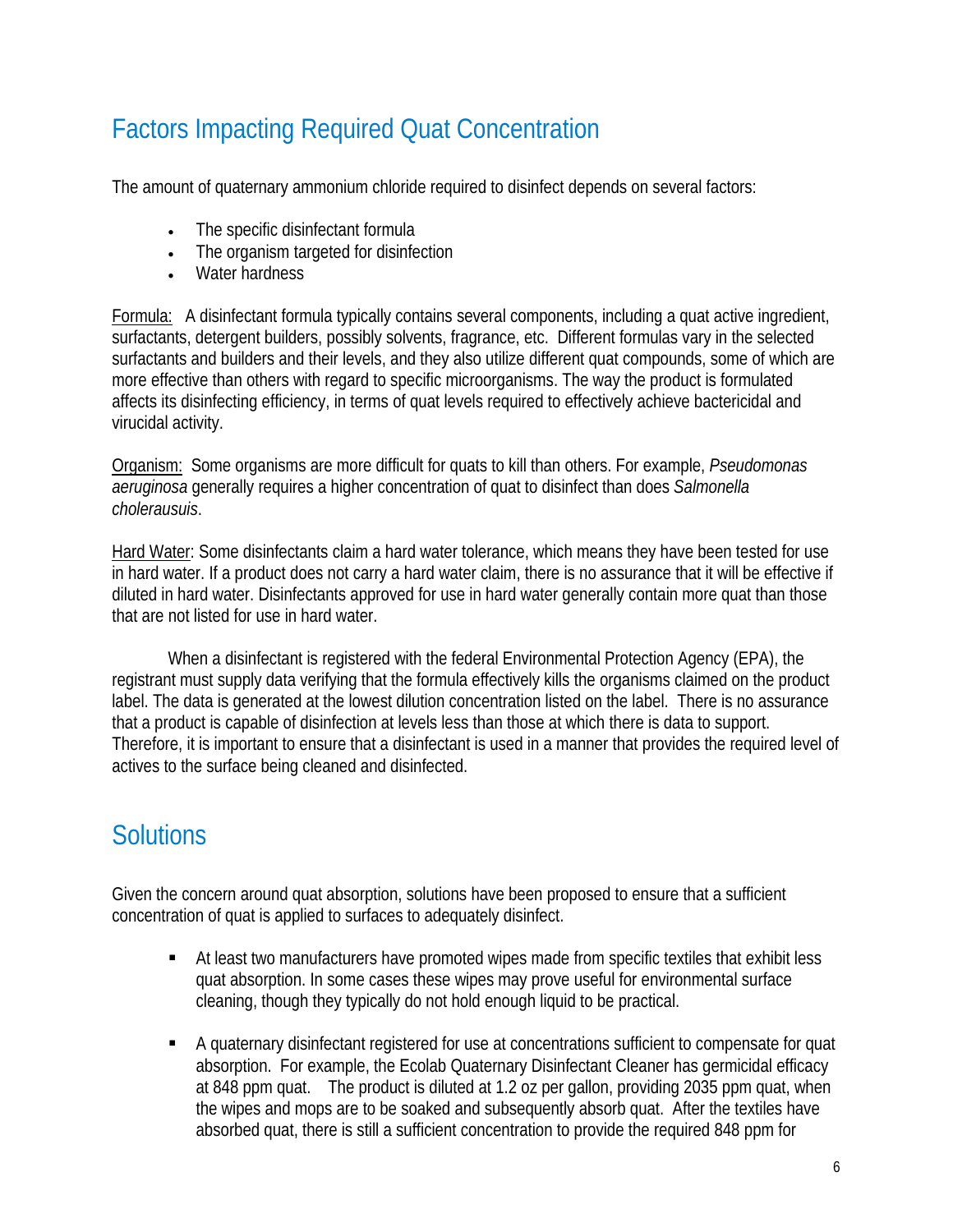disinfection. This dilution flexibility is not true of most disinfectants. EPA regulations require that a disinfectant is used in accordance with its label. Furthermore, the Ecolab microfiber wipes provided are designed to hold enough solution to clean large areas

- Ecolab's system addresses all aspects that impact proper disinfection:
	- o Disinfectant: Ecolab Quaternary Disinfectant Cleaner
	- o Proper dilution: Titrate dispensing equipment to ensure appropriate disinfectant dilution
	- o Textiles interaction: Interaction of the Quaternary Disinfectant Cleaner with the Ecolab microfiber wipes and mops to ensure the correct amount of Quaternary Disinfectant Cleaner disinfectant is being applied
	- o Training: Detailed training for staff to ensure the correct amount of Quaternary Disinfectant Cleaner disinfectant is being applied
- The following graph illustrates that when Quaternary Disinfectant Cleaner is diluted at 1oz/gal, the initial quat level is 1700 ppm. After a microfiber wipe has finished absorbing quat, there is still at least 848ppm available for disinfection. Generally, it is recommended that Quaternary Disinfectant Cleaner be diluted to 1.2 ounces per gallon to account for variances in the textile condition.



As stated earlier, quat absorption is one key element that affects proper disinfection. However, effective disinfection of environmental surfaces is best considered to be a combination of the proper disinfectant and its interaction with specific textiles used at the proper concentration, applied in a sufficient quantity, and left to stand for a given period of time. To ensure that all of these elements are present and that surfaces involved in microbial transmission are being treated, proper training on application procedures is vital. Also, if equipment and cleaning systems including carts, mops, wipes, and dispensers are systematized or configured in such a way as to make proper procedures convenient, it is reasonable to expect improved results.